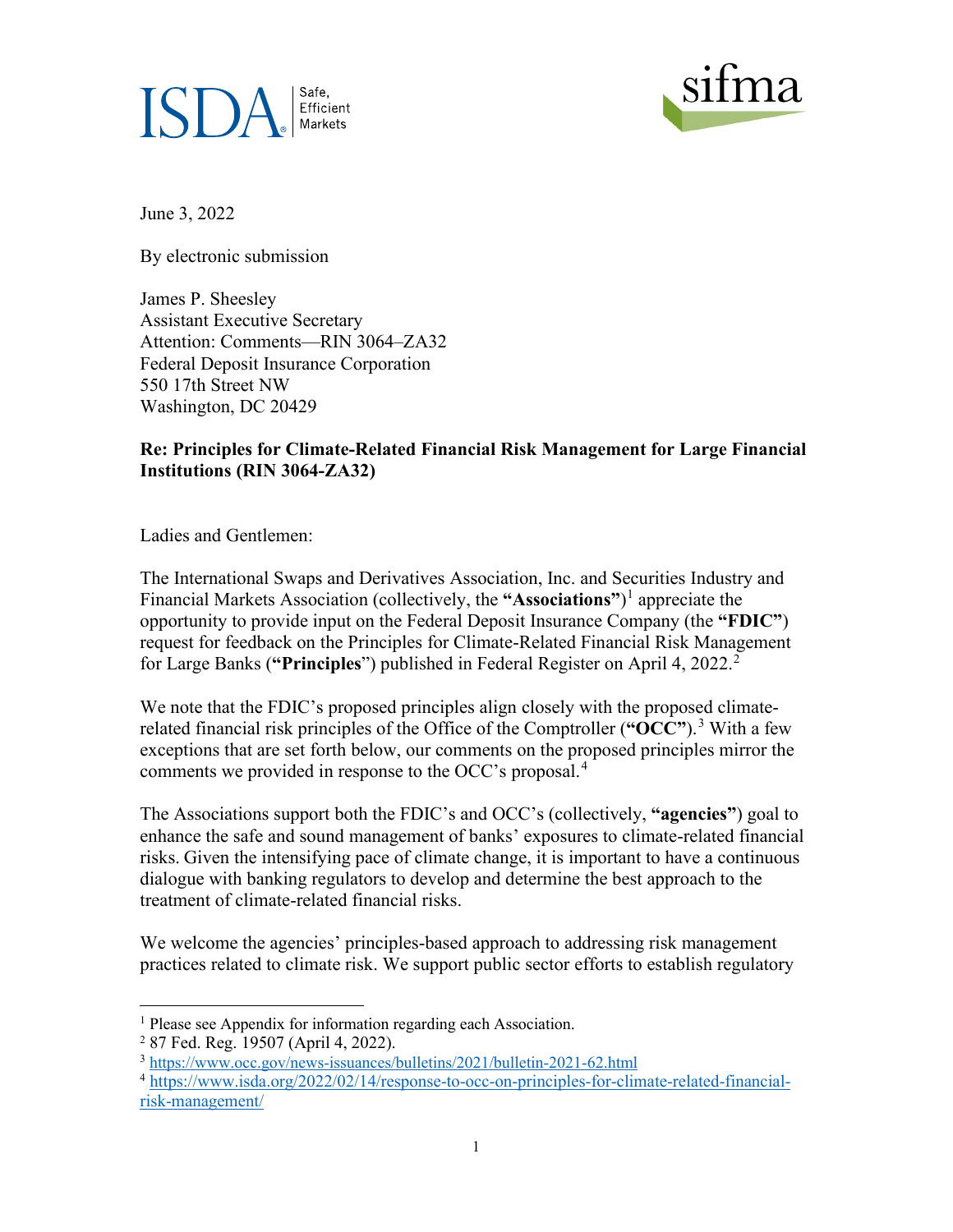# Safe. Efficient Markets



principles and guidance surrounding new and emerging climate-related financial risks that align with the existing risk management regulatory framework. We believe that climate-related financial risks are drivers of existing risks. Accordingly, banks are at a developmental stage in embedding these risks into their existing risk management frameworks.

As an initial matter, we are concerned with a statement in the FDIC's preamble to the proposed principles that was not included in the OCC's proposal. Specifically, the FDIC's preamble states that "the manner in which financial institutions manage climaterelated financial risks to address safety and soundness concerns should also seek to reduce or mitigate the impact that management of these risks may have on broader aspects of the economy." We are concerned that this vague statement suggests that financial institutions are subject to an obligation to manage risks in order to lessen the impact of activities "on broader aspects of the economy." This would not only be an unprecedented requirement for financial institutions to have to comply with, but it also could have the unintended impact of forcing banks to develop risk management practices related to the "broader economy" that are impossible to measure in practice. We therefore request that the FDIC delete this reference in the final iteration of these climaterisk guidelines.

Currently, our member banks' risk management practices, in the context of climaterelated financial risk, have centered around the identification and evaluation of potential climate-related financial risks under different scenarios, specifically focusing on assessing potential materiality for different risks over different time horizons.<sup>[5](#page-1-0)</sup> These efforts have helped identify some inadequacies and challenges, including data limitations and complexities arising from a variety of different scenarios and time horizons. However, given the various challenges our members face when conducting scenario analysis, as explained in more detail below, we believe it is currently premature to incorporate climate-related financial risks into capital and liquidity adequacy assessment.

Our comments below focus on four (4) key areas that are particularly important to our members as they are an integral part of an effective risk-management framework. These include:

- **Data**: The availability of relevant, accurate and timely data is the key impediment in quantifying climate-related financial risks into banks' exposures.
- **Scenario analysis**: Institutions should have flexibility to create their own model designs with the data available based on principles-based regulatory guidance.
- **Responsibility of the board**: An effective risk-management framework should clearly distinguish and define the role and responsibility of the board relative to senior management.

<span id="page-1-0"></span><sup>&</sup>lt;sup>5</sup> To-date, banks have employed various time horizons in determining climate-related risk.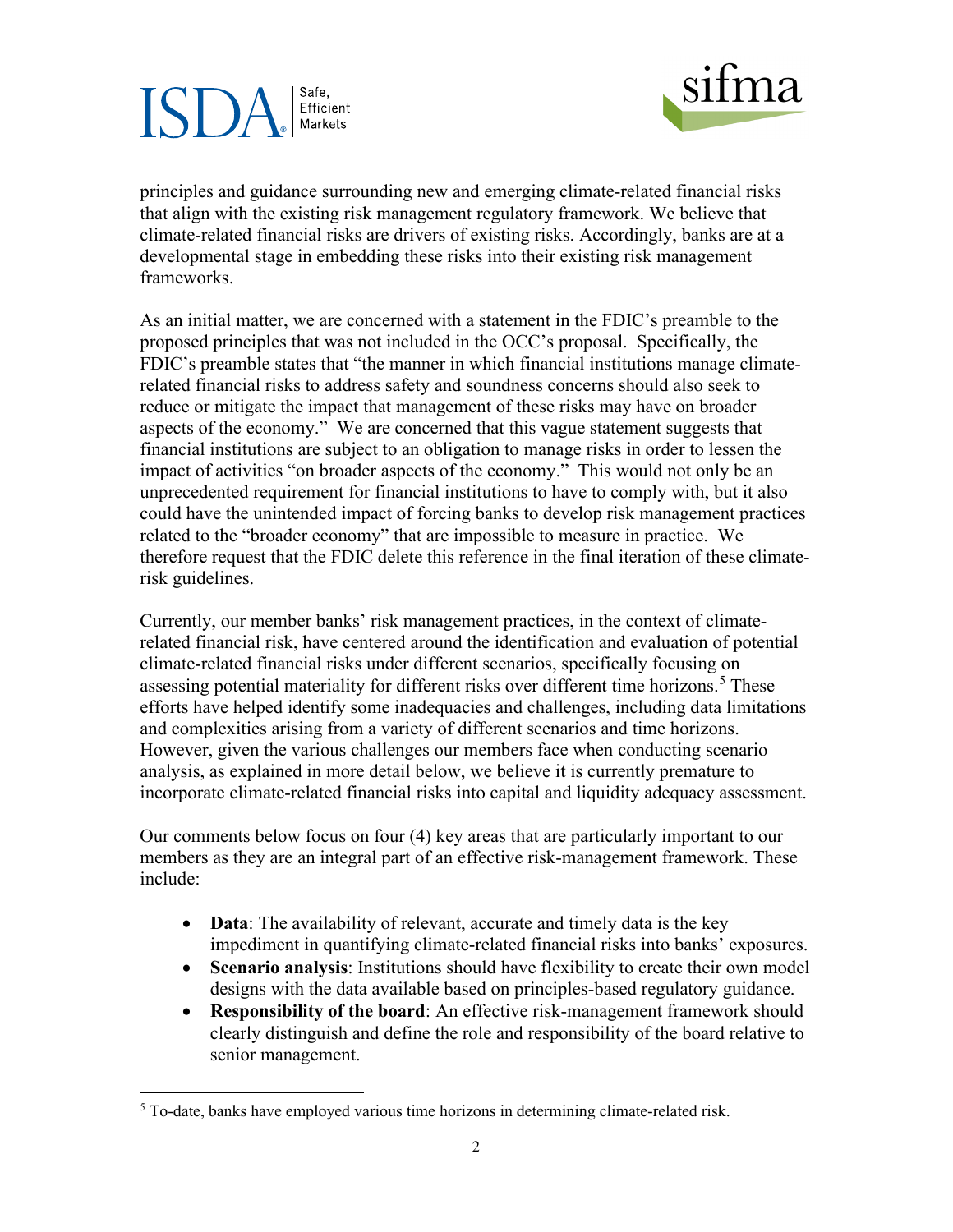# Safe. Efficient Markets



• **Regulatory coordination**: As climate-related financial risks are global in nature, regulators should use their best efforts to coordinate on a regional and international basis when establishing principles or guidance that address climate risk.

### **Data**

The key challenge that banks face in incorporating climate-related financial risk into their respective risk management frameworks is the fact that existing data and tools to measure and quantify climate-related financial risk—and in particular, longer-term transition and physical risks—are only just emerging. Such data will need to undergo substantial exploration, refinement, and adaptation over time. Although data capabilities are improving, significant gaps in data sourcing, capture, standardization, and aggregation substantially affect the accuracy of projections and risk assessment. For example, there is a growing disparity between the increasing availability of transition risk data as compared to less available physical risk data. Consequently, banks' ability to understand and analyze physical risks is still evolving.

In this regard, we agree with the agencies' view reflected in the Principles that sound risk management is significantly dependent on the availability of relevant, accurate, and timely data. We also appreciate that the Principles acknowledge that the development of bank risk management frameworks to embed climate-related financial risks is iterative and will continue to evolve alongside wider developments, such as the availability of better quality, and more specific data.

Accordingly, any additional guidance published subsequent to these Principles should take a flexible approach, encouraging banks to individually consider, with the data presently available, how climate-related financial risks impact their particular business and respective risk management frameworks.

#### **Scenario Analysis**

We agree with the agencies that climate-related scenario analysis is an important tool that can be used to explore the potential impacts of climate-related financial risks on banks' portfolios and the overall business model. We recognize that such an exercise could enhance efforts to understand potential impacts, limitations, and improve our understanding of what needs to or can be done in the context of climate-related financial risk.

We are supportive of the agencies' view that firms should develop and implement climate-related scenario analysis frameworks in a manner commensurate to the bank's size, complexity, business activity, and risk profile. To-date, our members are actively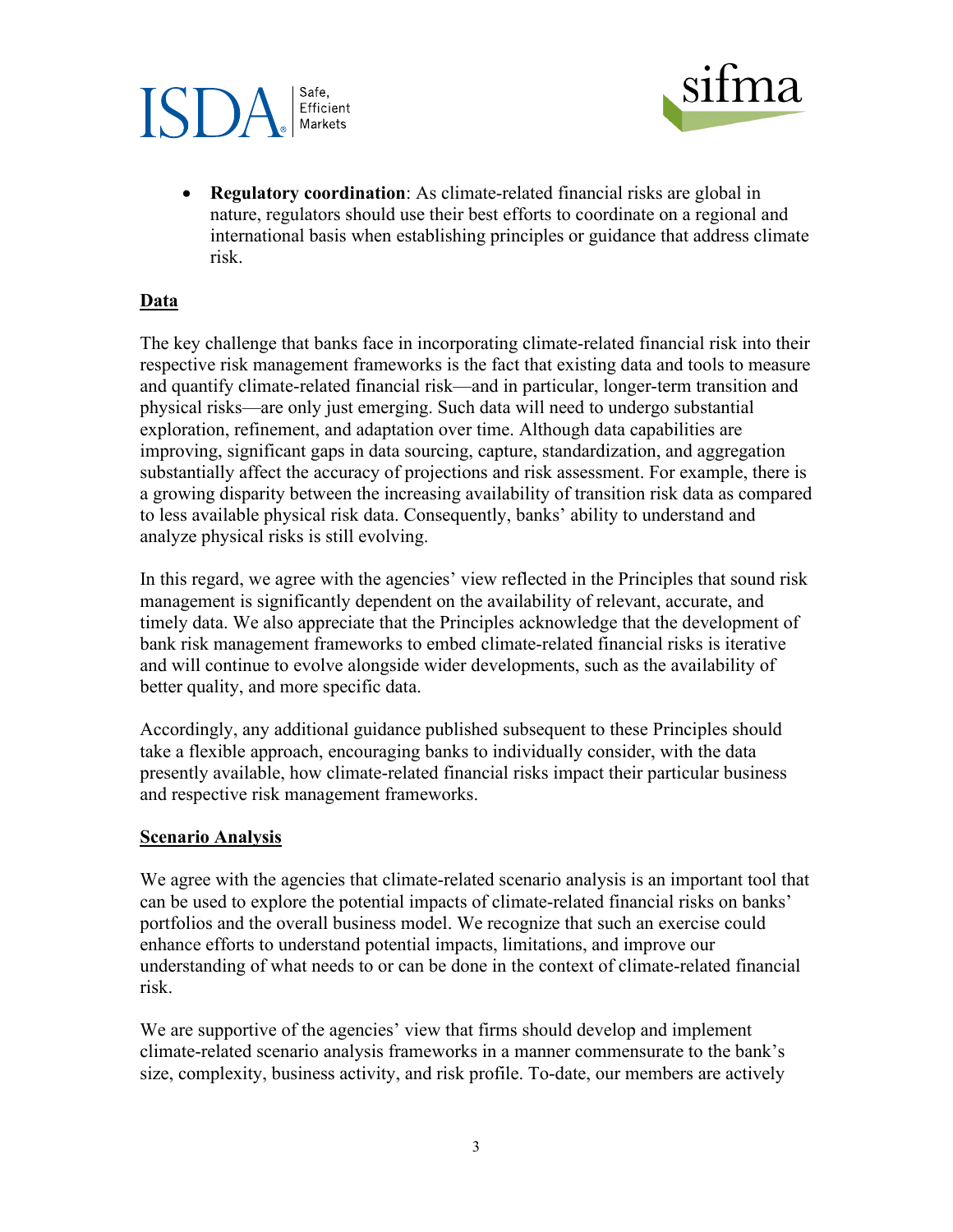# Safe, Efficient Markets



engaged in developing their scenario analysis capabilities and running exercises across different parts of their portfolios.

Given liquidity and shorter term nature of trading book positions, banks may not deem this risk as material and should have flexibility around how to incorporate climate into market risk measurement. We support further development of climate scenarios to reach a consensus on available scientific and economic forecasts and a range of scenarios, such that individual banks can then tailor their approach to reflect their bank specific business models and risk profiles. For example, the Network for Greening the Financial System, Representative Concentration Pathways, and International Energy Agency's scenarios can be used to meet regulatory and risk management needs.

Also, publicly available climate scenarios do not provide banks with the appropriate sectoral and regional granularity to directly translate scenario output into readily consumable inputs for internal risk modeling. For banks, the value of climate scenario analysis can only be fully realized when the science-based or macroeconomic output is expanded into more granular financial impacts that can be applied across a diverse set of client industries and sub-sectors. Additionally, there is still a limited understanding of the climate economic models that drive these scenarios, which makes it more challenging for banks and vendors alike to expand scenario output while staying within the bounds of the model.

Given these challenges, scenario analysis should be considered an exploratory exercise, at this point in time, that enables firms to identify key areas of the business model that could be impacted by climate risk (both transition and physical) events. Conducting such exercises should also inform the firm's modelling strategies as the industry gradually develops more sophisticated capabilities. Indeed, many of our members are participating in industry-wide initiatives developing scenario analysis frameworks and methodologies to assess climate-related impact. In this regard, any guidance from the agencies should be principle-based and should allow institutions to have flexibility to create their own model designs with the information at-hand.

#### **Responsibility of the Board**

We are concerned that, as drafted, the Principles sometimes inappropriately equate the role of the board to that of the senior management, and thus, improperly assign responsibilities to both the board and senior management interchangeably. For example, the Principles recommend that the board "incorporate climate-related risks into [banks'] internal control frameworks" and "monitor how climate-related financial risks affect the bank's exposure to risk related to changing prices." These types of responsibilities run counter to the board's role as an oversight body that oversees and challenges the executive management team, holding the executive to account. In this regard, we recommend that references to "monitoring" should include only management and not the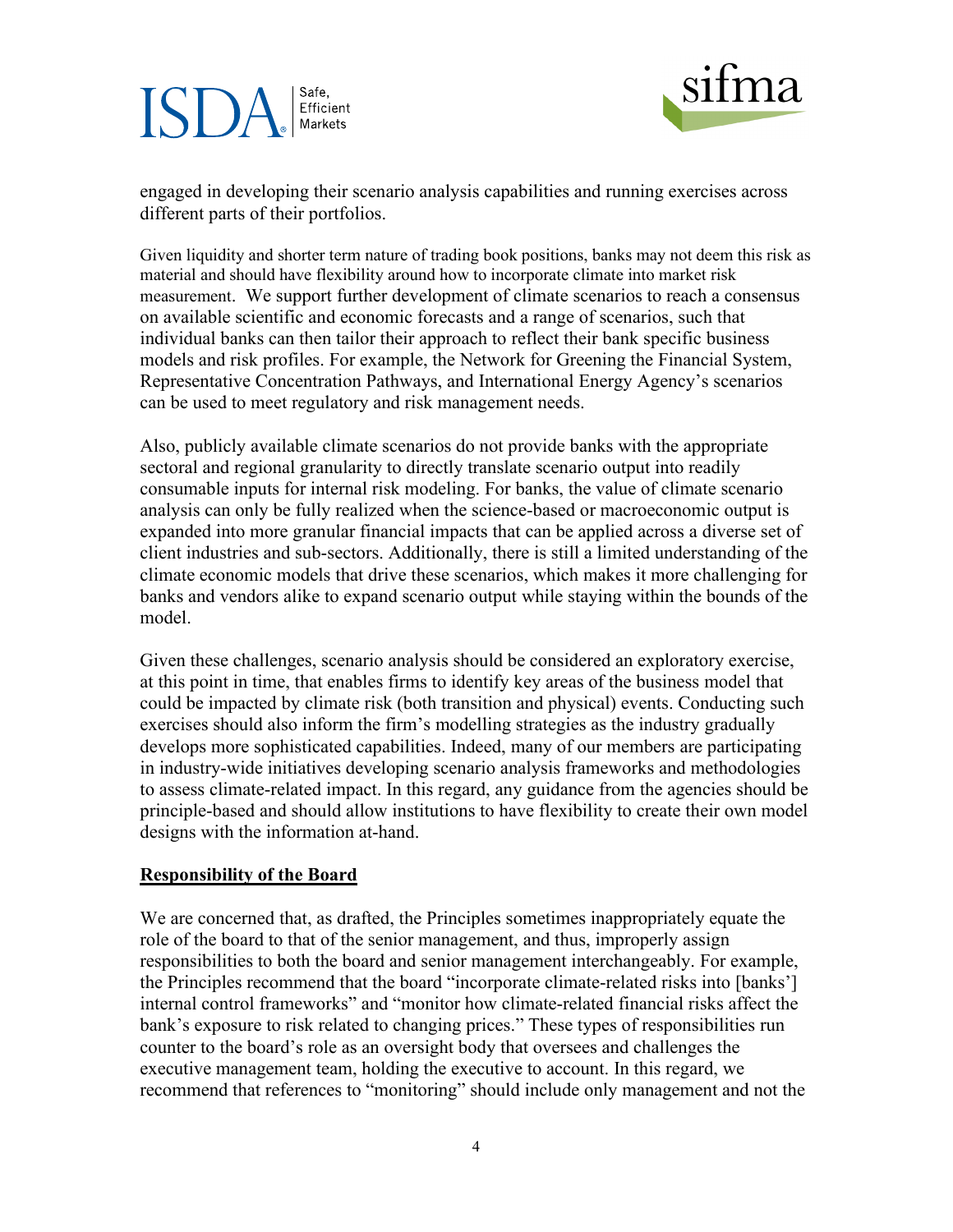# Safe, Efficient Markets



board. Such responsibilities are better suited for the senior management and key staff that have access to the day-to-day information and can create and amend policies within the bank based on the available information. Blurring the lines between boards and executives could defy the purpose of strong internal governance.

In addition, the Principles place a significant amount of responsibility on the board with respect to strategic direction as it relates to climate-related financial risk and fail to recognize banks' various internal management structures. For example, the board is expected to determine the bank's "risk appetite" in the context of climate-related financial risk, whilst this is typically the responsibility of senior management. In general, banks may assign these responsibilities in different ways. In certain cases, the board may play a more hands-on role; while in other cases, the senior management designs and crafts the banks' strategic direction, with the board endorsing the plan and providing general oversight.

We provide a few other examples where we think this distinction could be better clarified:

- **Governance section** 
	- o A materiality concept should be included in this section, as it is elsewhere (e.g., "actively oversee the bank's *material risk taking activities"*).
	- o The general statement "sound governance includes . . ." would benefit from some delineation between board and management responsibilities.
- **Strategic planning section** "Boards" should not be included in references to public statements as this is beyond the scope of what the board would actually be tasked with, in particular "any" public statement.
- **Credit risk section** Suggest amending the last sentence to "Management should determine changes to credit risk appetite or *relevant risk management metrics* as a result of *climate risk, which would be approved by the board* these risks." The Principles should also clarify that management "determines" and the board approves credit risk appetite.

Accordingly, the Principles would benefit from: (1) more flexibility in acknowledging various bank structures, (2) clear differentiation between the roles of the board and senior management, and (3) recognition that, in general, a board's responsibilities with respect to the governance are distinct from the responsibilities of the bank's senior management.

### **Regulatory Coordination**

Given a fast-evolving landscape, the effective global coordination of prudential and supervisory principles is critical. Our members are keen on global financial regulators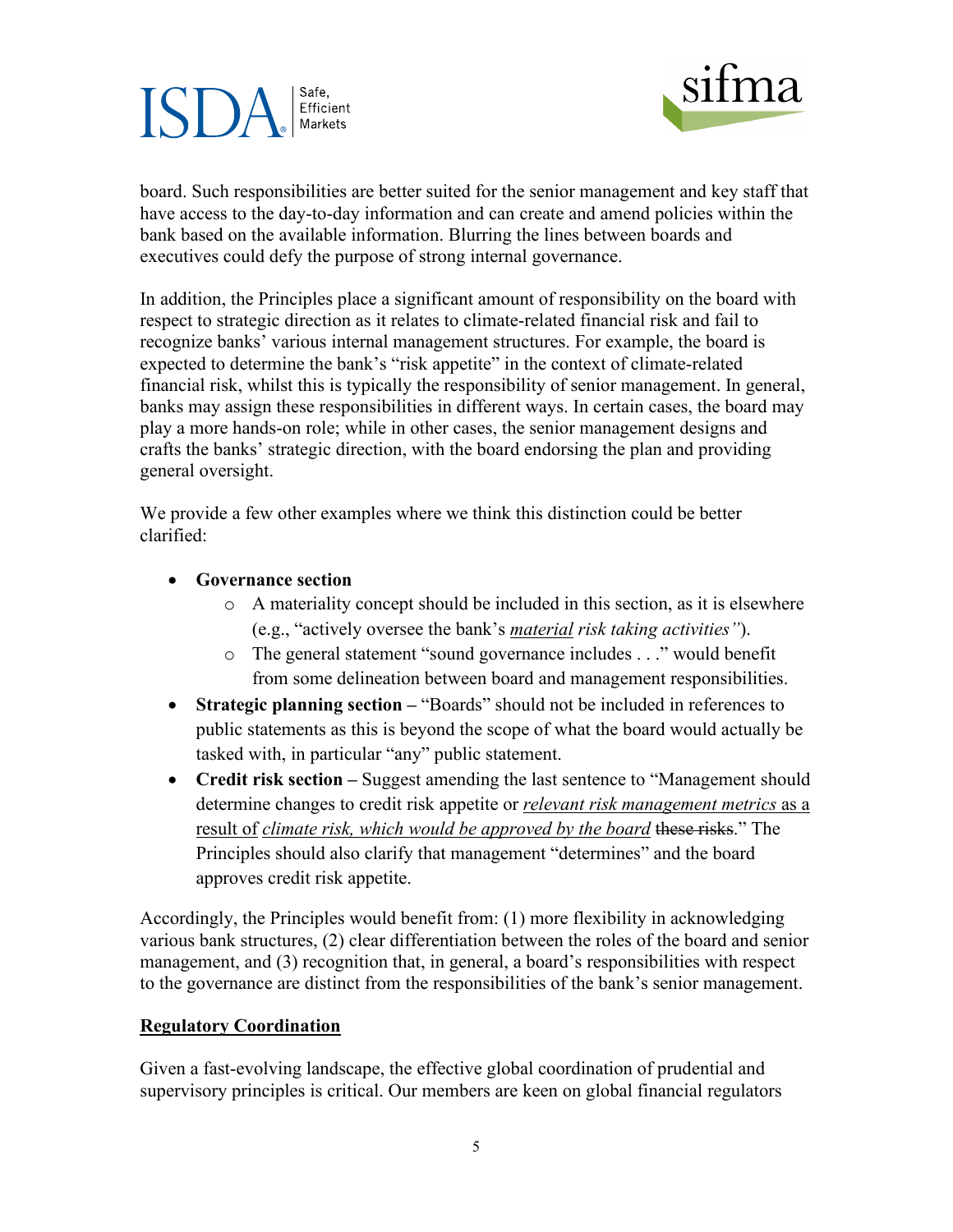#### Safe, ISI Efficient Markets



developing common principles of how to address climate-related financial risks across the financial system.

Global regulatory coordination will support banks in embedding climate-related financial risks into their risk management frameworks, including across operating entities in different jurisdictions. Any finalized Principles should address the need for harmonized supervisory principles, domestically and internationally.

In this regard, we would welcome additional, coordinated guidance from the regulatory community in the following areas:

- Consensus around scientific and economic forecasts and further international coordination and collaboration on the development of climate-risk models.
- Solutions to overcome a lack of relevant granular data and development of robust climate-related financial risk model frameworks; and
- Collaboration between prudential and market regulators to mitigate any unintended negative impacts on capital markets, including transition finance market.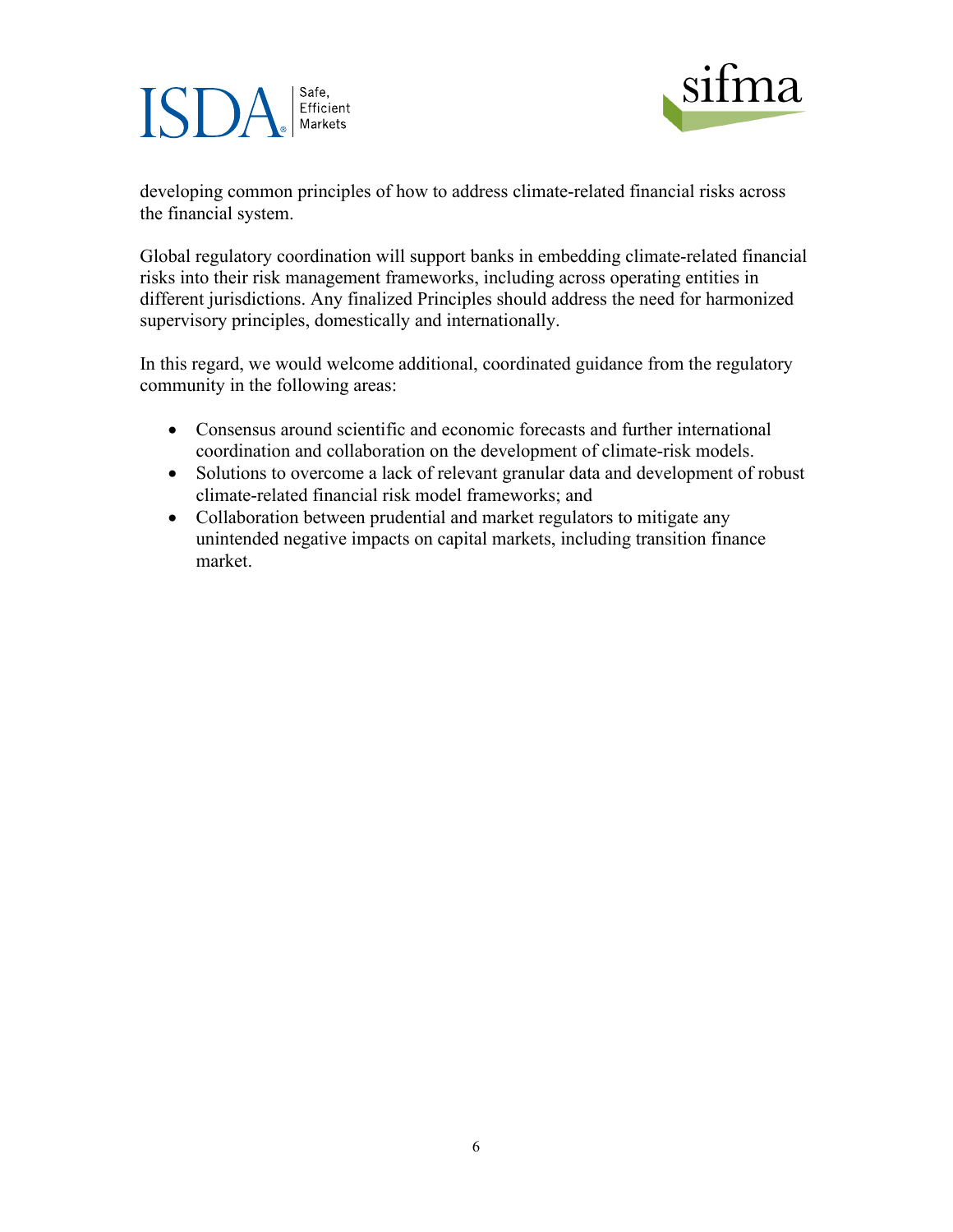



### **Conclusion**

We appreciate the opportunity to submit our comments in response to the Principles for Climate-Related Financial Risk Management for Large Banks. We commend the agencies for their consideration of these important issues. We look forward to the issuance of further guidance relating to climate-related financial risks.

Our members are strongly committed to maintaining the safety and efficiency of the U.S. financial markets and recognize that banks have a big role to play in the management of climate-related financial risks. We hope that the FDIC will consider our suggestions, as they reflect the extensive knowledge and experience of financial market professionals within our memberships.

Please feel free to contact Panayiotis Dionysopoulos (+44 (0)20 3808 9729), Bella Rozenberg (646-515-0567), or Guowei Zhang (202-962-7340) should you have any questions or seek any further clarifications.

Beller Kning

Bella Rozenberg Senior Counsel and Head of Legal and Regulatory Practice Group ISDA

Guowei Zhang Managing Director, Head of Capital Policy SIFMA